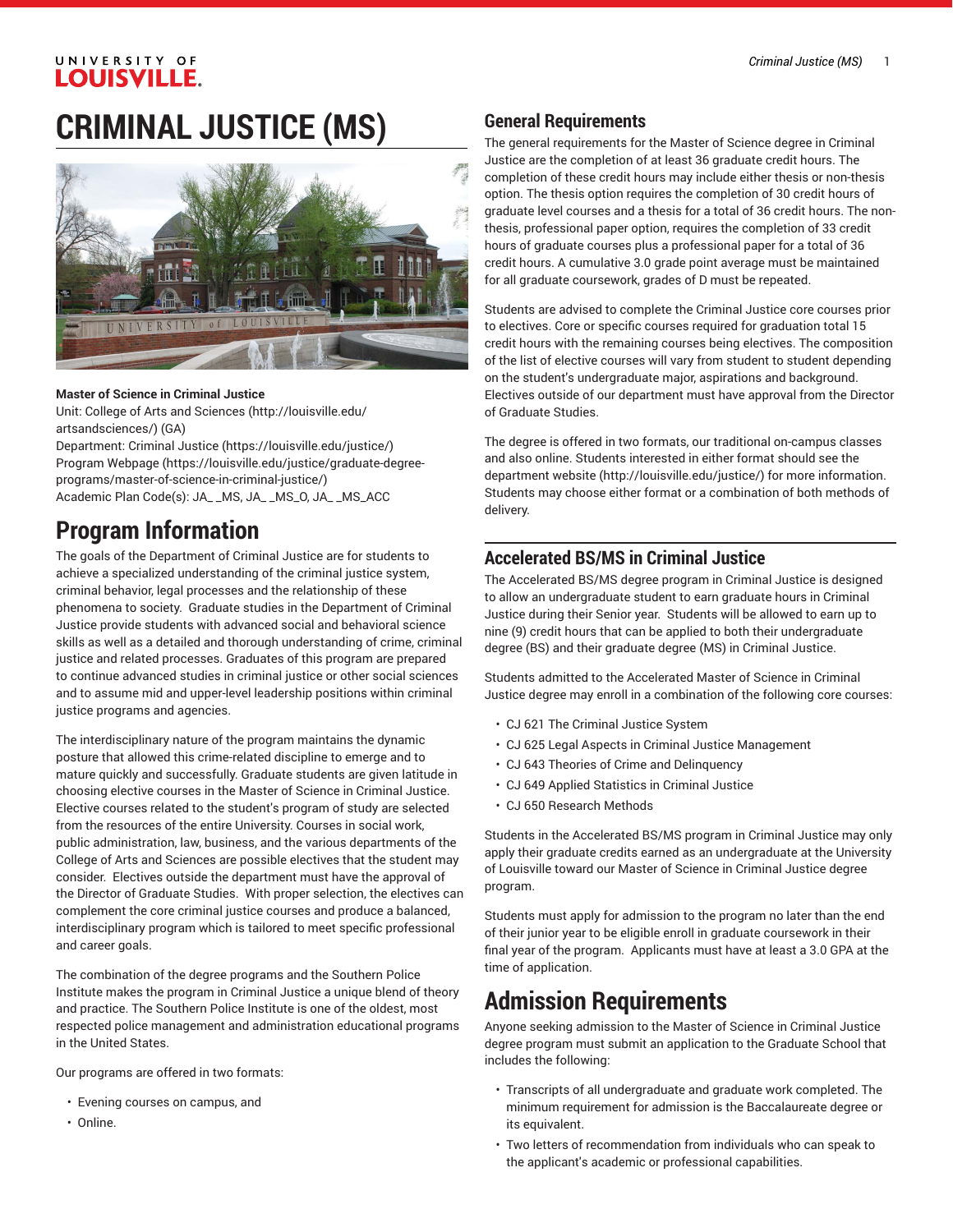### UNIVERSITY OF **LOUISVILLE.**

- An original essay identifying the applicant's background, professional interests and goals. The essay should be 300-500 words and should allow the faculty to better understand the applicant's motivation and the potential for graduate work.
- Completed [graduate application](http://louisville.edu/graduate/futurestudents/apply-materials/application/) ([http://louisville.edu/graduate/](http://louisville.edu/graduate/futurestudents/apply-materials/application/) [futurestudents/apply-materials/application/\)](http://louisville.edu/graduate/futurestudents/apply-materials/application/) to the Graduate School.
- Those applicants whose native language is not English and who do not hold a degree from a university where the language of instruction is English must also submit scores from the Test of English as a Foreign Language (TOEFL), with a minimum score of 80 on the Internet-based test (iBT) or 213 paper based test (PBT) or 550 (old test), IELTS score of 6.5 overall band score from the academic module exam or official Duolingo score of 105.

The Department of Criminal Justice is committed to providing an opportunity to a diverse range of students. The Department of Criminal Justice has adopted the Council of Graduate Schools recommendation for a holistic approach to our admission criteria. Successful applicants will typically have a strong undergraduate record, and excellent letters of recommendation that speak to the nominee's scholarly ability and potential to succeed in a doctoral program. However, candidates may have other documented strengths that speak to the potential for success as evidenced by: prior research experience; exceptional community engagement or service; leadership experience; evidence of creativity or resilience; standardized test scores (GRE); or unique experiences or background that will contribute to our program.

The holistic review of applications allows our faculty to select the best students who fit the research areas offered within the department. Application information that highly influences the decision to offer admission includes the previous institution attended, research interests, grade point average, letters of recommendation, personal statements and resumes, and the experience, background or qualities that make the applicant eligible for admission.

## **Degree Requirements**

A cumulative 3.0 grade point average must be maintained for all graduate coursework. Students may have no more than six (6) credit hours of grades of C and any grade of D must be repeated.

Students are advised to complete the Criminal Justice core courses prior to electives. Core or specific courses required for graduation total 15 credit hours with the remaining courses being electives or research.

### **Thesis Option**

| Code                                        | Title                                        | <b>Hours</b> |
|---------------------------------------------|----------------------------------------------|--------------|
| CJ 621                                      | The Criminal Justice System                  | 3            |
| CJ 625                                      | Legal Aspects of Criminal Justice Management | 3            |
| CJ 643                                      | Theories of Crime and Delinguency            | 3            |
| CJ 649                                      | Applied Statistics in Criminal Justice       | 3            |
| CJ 650                                      | <b>Research Methods</b>                      | 3            |
| Criminal Justice Electives - see list below |                                              |              |
| CJ 699                                      | Thesis                                       | 6            |
| <b>Minimum Total Hours</b>                  |                                              |              |

#### **Professional Paper Option**

| Code                                        | <b>Title</b>                                 | <b>Hours</b> |
|---------------------------------------------|----------------------------------------------|--------------|
| CJ 621                                      | The Criminal Justice System                  | 3            |
| CJ 625                                      | Legal Aspects of Criminal Justice Management | 3            |
| CJ 643                                      | Theories of Crime and Delinguency            | 3            |
| CJ 649                                      | Applied Statistics in Criminal Justice       | 3            |
| CJ 650                                      | <b>Research Methods</b>                      | 3            |
| Criminal Justice Electives - see list below |                                              |              |
| CJ 698                                      | <b>Professional Paper</b>                    | 3            |
| <b>Minimum Total Hours</b>                  |                                              |              |

#### **List of Approved Criminal Justice Electives - A minimum of three (3) credit hours must be 600+ level**

| Code          | <b>Title</b>                                                | <b>Hours</b> |
|---------------|-------------------------------------------------------------|--------------|
| CJ 500        | Crime and Criminal Justice in the Cinema                    | 3            |
| CJ 505        | <b>International Terrorism</b>                              | 3            |
| CJ 507        | Crime Prevention Through Environmental Design               | 3            |
| CJ 509        | <b>Crime Analysis</b>                                       | 3            |
| CJ 510        | Managing Conflict, Change and Justice                       | 3            |
| CJ 516        | Juvenile Justice Issues                                     | 3            |
| CJ 517        | Gangs in America                                            | 3            |
| CJ 519        | Domestic and Family Violence                                | 3            |
| CJ 520        | Capital Punishment - WR                                     | 3            |
| CJ 521        | White Collar Crime - WR                                     | 3            |
| CJ 522        | Serial & Mass Murder                                        | 3            |
| CJ 523        | Race and Gender Issues in Criminal Justice - WR             | 3            |
| CJ 530        | Intro to Homeland Security                                  | 3            |
| CJ 531        | <b>Covert Operations in Policing</b>                        | 3            |
| CJ 576        | Managing Organizational Performance                         | 3            |
| <b>CJ 577</b> | <b>Trauma Informed Policing</b>                             | 3            |
| CJ 578        | Criminal Justice Leadership - WR                            | 3            |
| <b>CJ 580</b> | International Service Learning: Criminal Justice<br>Seminar | 3            |
| CJ 596        | Seminar in Criminal Justice                                 | 3            |
| CJ 597        | Ethics in Criminal Justice - WR                             | 3            |
| CJ 602        | <b>Criminal Justice History</b>                             | 3            |
| CJ 605        | <b>Police and Society</b>                                   | 3            |
| CJ 606        | Personnel Management in the Criminal Justice<br>Svstem      | 3            |
| CJ 607        | Seminar in Law and Justice                                  | 3            |
| CJ 609        | Economic Analysis of Crime                                  | 3            |
| CJ 610        | <b>Theoretical Foundation of Corrections</b>                | 3            |
| CJ 611        | <b>Critical Issues in Corrections</b>                       | 3            |
| CJ 612        | Criminal Justice Administration: Police                     | 3            |
| CJ 613        | <b>Advanced Comparative Criminal Justice</b>                | 3            |
| CJ 614        | Seminar in Policing                                         | 3            |
| CJ 626        | <b>Emergency Management</b>                                 | 3            |
| CJ 627        | <b>Computer and Cyber Crime</b>                             | 3            |
| CJ 630        | Critical Infrastructure Protection and Resilience           | 3            |
| CJ 644        | Seminar in Juvenile Justice                                 | 3            |
| CJ 652        | <b>Constitutional Issues in Criminal Justice</b>            | 3            |
| CJ 653        | <b>Communities and Crime</b>                                | 3            |